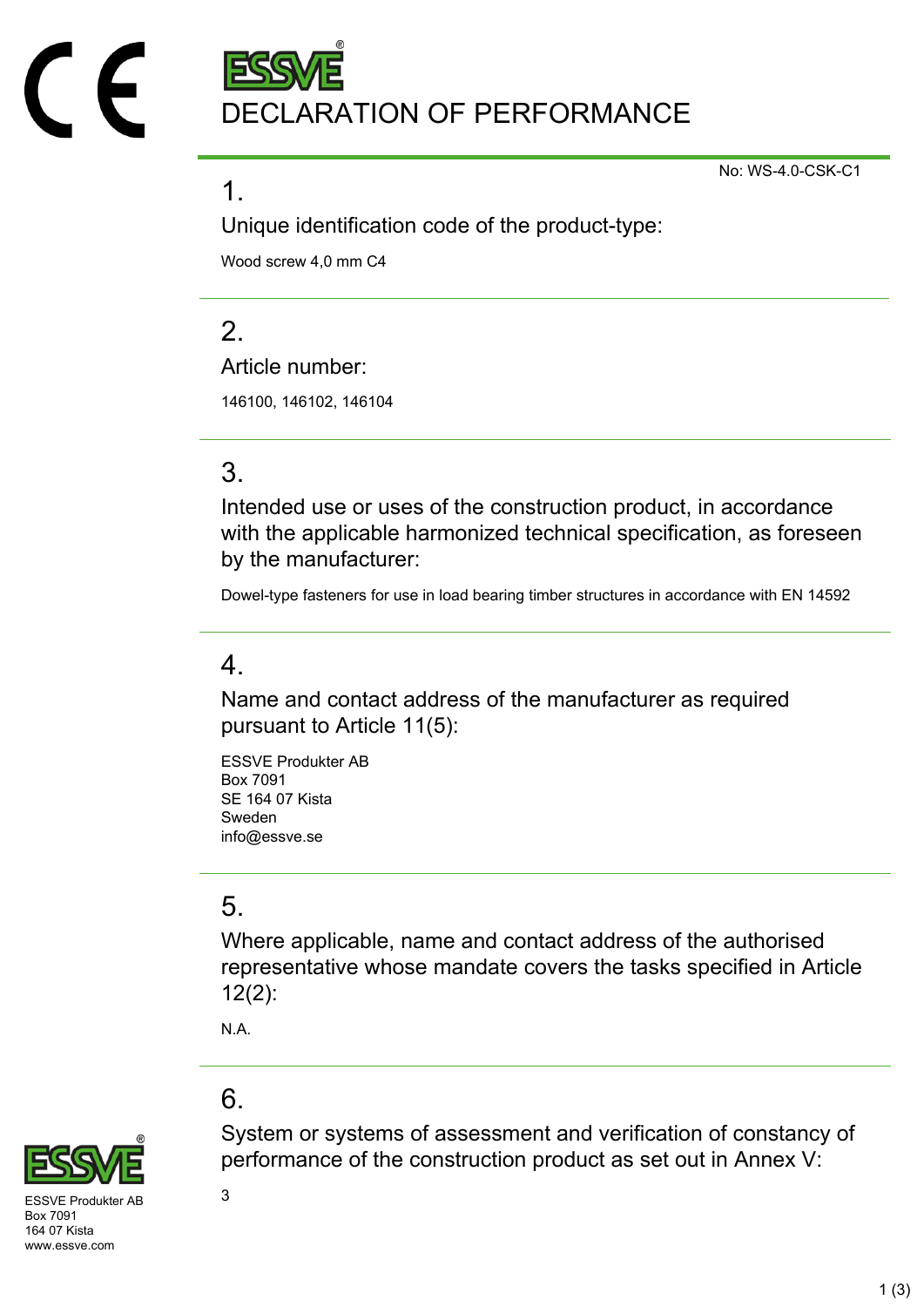

No: WS-4.0-CSK-C1

## 7.

In case of the declaration of performance concerning a construction product covered by a harmonised standard:

1015 performed: Initial Type Testing (ITT) under system:3 and issued:Test report

#### 8.

In case of the declaration of performance concerning a construction product for which a European Technical Assessment has been issued:

N.A. issued: in the basis of: performed: under system: and issued:

# 9.

Declared performance:

| <b>Essential characteristics</b>                                              | Performance                            | Harmonised technical specification |
|-------------------------------------------------------------------------------|----------------------------------------|------------------------------------|
| $M_{v k}$ [Nmm]                                                               | 2300                                   | EN 14592:2008+A1:2012              |
| $f_{\text{ax k}}$ [N/mm <sup>2</sup> ] for $\rho_k$ = 350 kg/m <sup>3</sup>   | 16.9                                   | EN 14592:2008+A1:2012              |
| $f_{\text{head},k}$ [N/mm <sup>2</sup> ] for $\rho_k$ = 350 kg/m <sup>3</sup> | 24.6                                   | EN 14592:2008+A1:2012              |
| $f_{tens.k}$ [kN]                                                             | 5.1                                    | EN 14592:2008+A1:2012              |
| $f_{\text{tor }k}$ [Nm] / $R_{\text{tor }k}$ [Nm] $\geq 1.5$                  | 2,2 ( $\rho$ = 450 kg/m <sup>3</sup> ) | EN 14592:2008+A1:2012              |
| Durability (i.e. corrosion protection)                                        | Service class 1 acc. to EN 1995-1-1    | EN 14592:2008+A1:2012              |
| $d_1$ [mm]                                                                    | 2.5                                    | EN 14592:2008+A1:2012              |



Box 7091 164 07 Kista www.essve.com